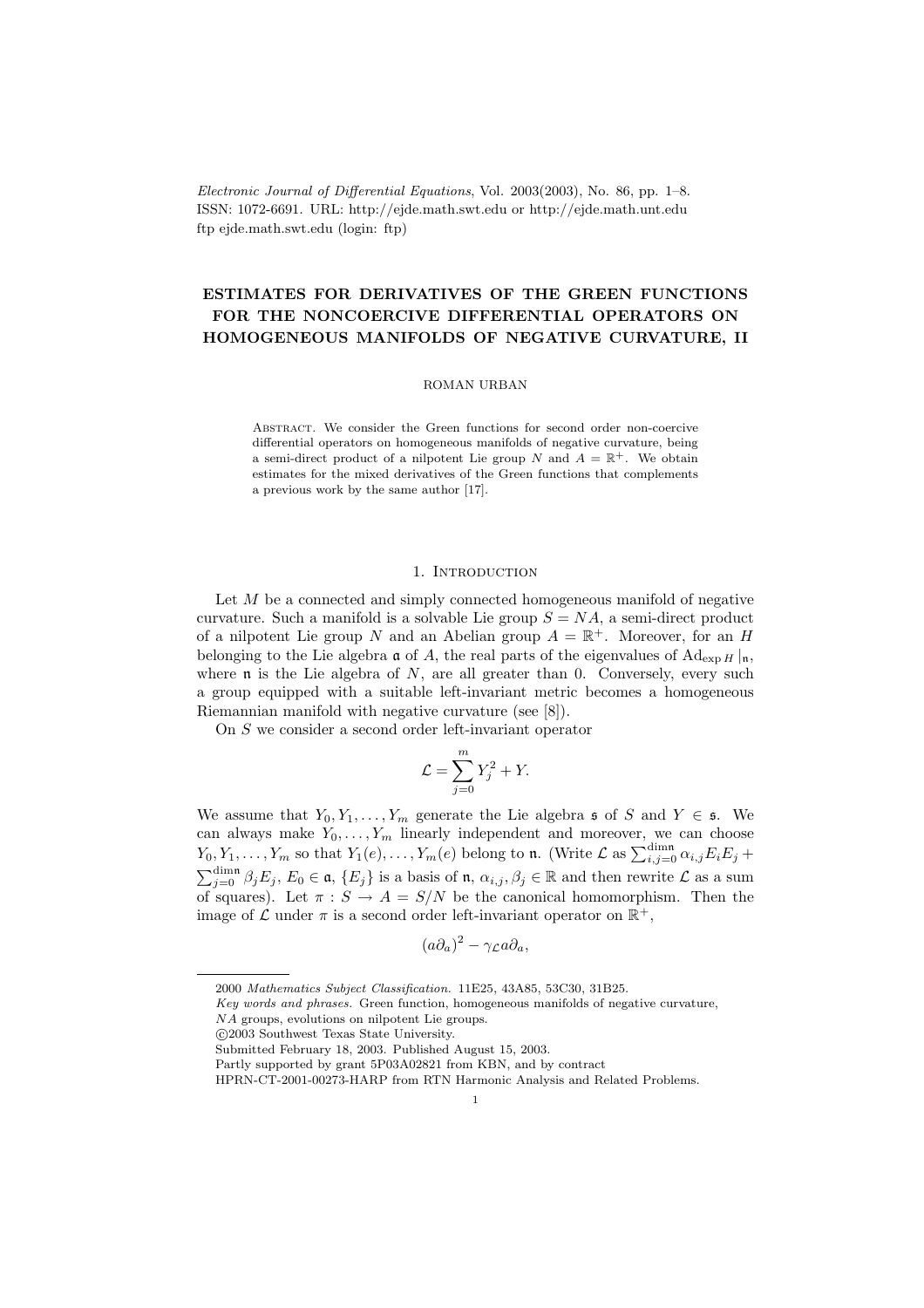where  $\gamma_{\mathcal{L}} \in \mathbb{R}$ . We say that a second order differential operator  $\mathcal{L}$  on a Riemannian manifold is *noncoercive* (*coercive* resp.) if there is no  $\varepsilon > 0$  such that  $\mathcal{L} + \varepsilon$ Id admits the Green function (if such an  $\varepsilon$  exists resp.). It is worth noting that our definition of coercivity is a little bit different than that used e.g. in [1]. Namely, for us,  $\mathcal L$  is coercive if it is weakly coercive in Ancona's terminology. There is a relation between the notion of coercivity property in the sense used in the theory of partial differential equations (i.e., that an appropriate bilinear form is coercive, [9]) and weak coercivity. For this the reader is referred to [1].

In this paper we shall study the operators  $\mathcal L$  that are noncoercive  $(\gamma_{\mathcal L} = 0)$ . In this case  $\mathcal L$  can be written as

$$
\mathcal{L} = \sum_{j=1}^{m} \Phi_a(X_j)^2 + \Phi_a(X) + a^2 \partial_a^2 + \partial_a,
$$
\n(1.1)

and  $X, X_1, \ldots, X_m$  are left-invariant vector fields on N, moreover, the vector fields  $X_1, \ldots, X_m$  are linearly independent and generate n,

$$
\Phi_a = \mathrm{Ad}_{\exp(\log a)Y_0} = e^{(\log a) \operatorname{ad}_{Y_0}} = e^{(\log a)D},
$$

where  $D = \text{ad}_{Y_0}$  is a derivation of the Lie algebra **n** of the Lie group N such that the real parts  $d_i$  of the eigenvalues  $\lambda_i$  of D are positive. By multiplying  $\mathcal L$  by a constant, i.e., changing  $Y_0$ , we can make  $d_i$  arbitrarily large (see [5]).

Let  $\mathcal{G}(xa, yb)$  be the *Green function* for  $\mathcal{L}$ . The Green function  $\mathcal{G}$  is (uniquely) defined by two conditions:

- i)  $\mathcal{LG}(\cdot, yb) = -\delta_{yb}$  as distributions (functions are identified with distributions via the right Haar measure),
- ii) for every  $yb \in S$ ,  $\mathcal{G}(\cdot, yb)$  is a potential for  $\mathcal{L}$ , i.e., is a positive superharmonic function such that its largest harmonic minorant is equal to zero (cf. [3]).

Let

$$
\mathcal{G}(x, a) := \mathcal{G}(xa; e),\tag{1.2}
$$

where  $e$  is the identity element of the group  $S$ . It is easy to show that

$$
\mathcal{G}(xa; yb) = \mathcal{G}((yb)^{-1}xa; e) = \mathcal{G}((yb)^{-1}xa).
$$

In this paper we refer to  $\mathcal{G}(x, a)$  defined in (1.2) as the Green function for  $\mathcal{L}$ .

The main goal of this paper is to prove the following estimates for derivatives of the Green function (1.2) for the noncoercive operator  $\mathcal{L}$ , i.e., with  $\gamma_{\mathcal{L}} = 0$ . For every neighborhood U of the identity e of the group NA there is a constant  $C = C(U)$ such that we have

$$
|\partial_a^l \mathcal{X}^I \mathcal{G}(x, a)| \leq \begin{cases} C(|x| + a)^{-\|I\| - Q} a^{-l} \\ \times (1 + |\log(|x| + a)^{-1}|)^{\|I\|_0}, & (x, a) \in (\mathcal{Q} \cup \mathcal{U})^c, \\ Ca^{-l}, & (x, a) \in \mathcal{Q} \setminus \mathcal{U}. \end{cases}
$$
(1.3)

where  $|\cdot|$  stands for a "homogeneous norm" on N,  $\mathcal{Q} = \{|x| \leq 1, a \leq 1\}$ ,  $||I||$  is a suitably defined length of the multi-index I and  $||I||_0$  is a certain number depending on I and the nilpotent part of the derivation D. In particular,  $||I||_0$  is equal to 0 if the action of  $A = \mathbb{R}^+$  on N, given by  $\Phi_a$ , is diagonal or, if  $I = 0$ .  $\mathcal{X}_1, \ldots, \mathcal{X}_n$  is an appropriately chosen basis of n. For the precise definitions of all the notions that have appeared here see Sect. 2.

Some comments should be made at this moment. First of all, it should be said that the estimates for the Green function (i.e., when  $I=0$ ) with  $\gamma_{\mathcal{L}} > 0$ , also from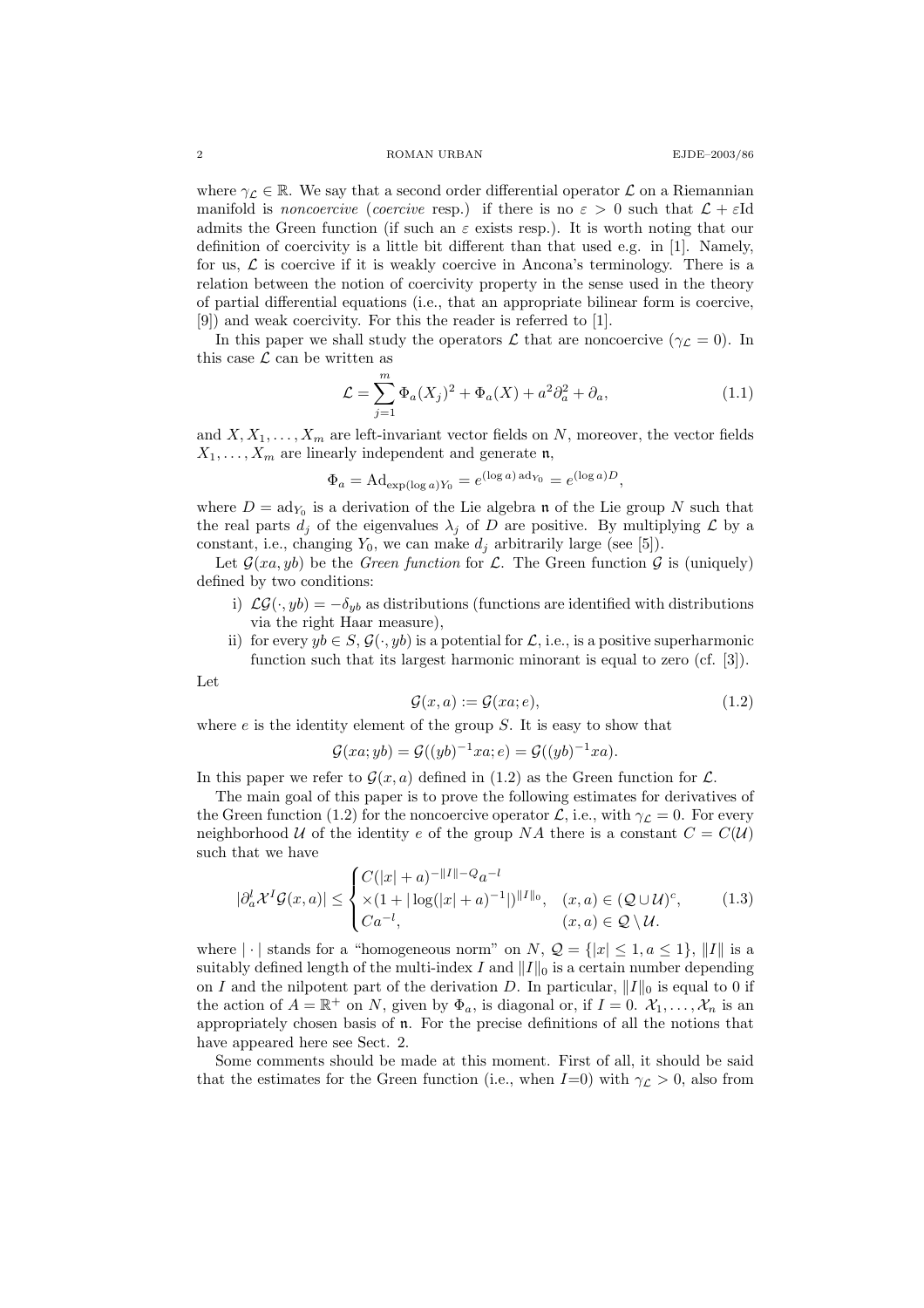below, was proved by E. Damek in [4] and then by the author for  $\gamma_{\mathcal{L}} = 0$  in [15] but at that time it was impossible to prove analogous estimate for derivatives. The reason was that we did not have sufficient estimates for the derivatives of the transition probabilities of the evolution on  $N$  generated by an appropriate operator which appears as the "horizontal" component of the diffusion on  $N \times \mathbb{R}^+$  generated by  $a^{-2}\mathcal{L}_{-\gamma}$  (cf. [5]). These estimates have been obtained by the author in [16] and eventually led up to the estimates for derivatives of the Green function  $\mathcal G$  with respect to the  $N$  and  $A$ -variables (see [17]). Here we are going to present how to use the results from [17] in order to get the estimates for the mixed derivatives, i.e., not only for N and  $A = \mathbb{R}^+$ -variables separately.

The proof of (1.3) requires both analytic and probabilistic techniques. Some of them have been introduced in [6, 5] and [15]. This paper also heavily depends on some results from [17].

Guide to the paper. The structure of the paper is as follows. In Sect. 2 we set the notation and give all the necessary definitions. In particular, we recall a definition of the Bessel process which appears as the "vertical" component of the diffusion generated by  $a^{-2}\mathcal{L}_{-\gamma}$  on  $N \times \mathbb{R}^+$  as well as the notion of the evolution on N generated by an appropriate operator which appears as the "horizontal" component of the diffusion on  $N \times \mathbb{R}^+$  mentioned in the Introduction above (cf. [5, 17]).

The main tool in the proof of  $(1.3)$  is Proposition 3.1. Its proof is given in Sect. 3.

Finally, in Sect. 4 we state the estimates (1.3) precisely (see Theorem (4.1)) and we give a sketch of its proof.

# 2. Preliminaries

2.1. NA groups. Good references for this topic are  $[6, 5]$  and  $[7]$ . Let N be a connected and simply connected nilpotent Lie group. Let  $D$  be a derivation of the Lie algebra **n** of N. For every  $a \in \mathbb{R}^+$  we define an automorphism  $\Phi_a$  of **n** by the formula

$$
\Phi_a = e^{(\log a)D}.
$$

Writing  $x = \exp X$  we put

$$
\Phi_a(x) := \exp \Phi_a(X).
$$

It is clear that  $\Phi_a: N \to N$  defines an automorphism. Let  $\mathfrak{n}^{\mathbb{C}}$  be the complexification of n. Define

$$
\mathfrak{n}_{\lambda}^{\mathbb{C}} = \{ X \in \mathfrak{n}^{\mathbb{C}} : \exists k > 0 \text{ such that } (D - \lambda I)^{k} = 0 \}.
$$

Then

$$
\mathfrak{n} = \bigoplus_{\text{Im }\lambda \ge 0} V_{\lambda},\tag{2.1}
$$

where

$$
V_{\lambda} = \begin{cases} V_{\bar{\lambda}} = (\mathfrak{n}^{\mathbb{C}} \oplus \mathfrak{n}_{\bar{\lambda}}^{\mathbb{C}}) \cap \mathfrak{n} & \text{if } \operatorname{Im} \lambda \neq 0, \\ \mathfrak{n}_{\lambda}^{\mathbb{C}} \cap \mathfrak{n} & \text{if } \operatorname{Im} \lambda = 0. \end{cases}
$$

We assume that the real parts  $d_i$  of the eigenvalues  $\lambda_i$  of the matrix D are strictly greater than 0. We define the number

$$
Q = \sum_{j} \text{Re } \lambda_j = \sum_{j} d_j \tag{2.2}
$$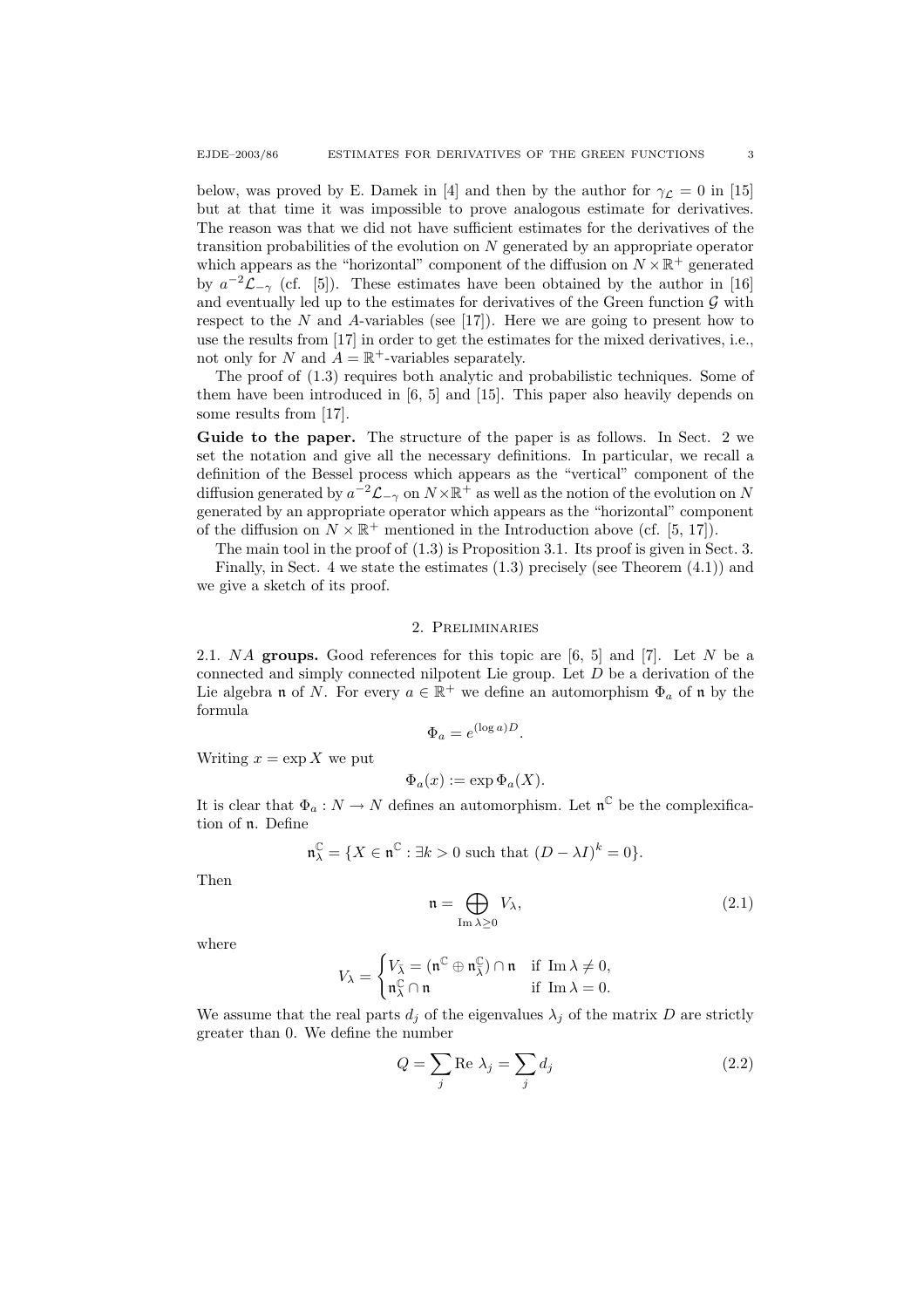and we refer to this as a "homogeneous dimension" of N. In this paper  $D = \text{ad}_{Y_0}$ (see Introduction). Under the assumption on positivity of  $d_j$ , (2.1) is a gradation of n.

We consider a group  $S$  which is a *semi-direct* product of  $N$  and the multiplicative group  $A = \mathbb{R}^+ = \{ \exp tY_0 : t \in \mathbb{R} \}$ :

$$
S = NA = \{xa : x \in N, a \in A\}
$$

with multiplication given by the formula

$$
(xa)(yb)=(x\Phi_a(y)\ ab).
$$

On N we define a "homogeneous norm",  $|\cdot|$  (cf. [6, 5]) as follows. Let  $(\cdot, \cdot)$  be a fixed inner product in n. We define a new inner product

$$
\langle X, Y \rangle = \int_0^1 \left( \Phi_a(X), \Phi_a(Y) \right) \frac{da}{a} \tag{2.3}
$$

and the corresponding norm

$$
||X|| = \langle X, X \rangle^{1/2}.
$$

We put

$$
|X| = (\inf\{a > 0 : \|\Phi_a(X)\| \ge 1\})^{-1}.
$$

One can easily show that for every  $Y \neq 0$  there exists precisely one  $a > 0$  such that  $Y = \Phi_a(X)$  with  $|X| = 1$ . Then we have  $|Y| = a$ . Finally, we define the homogeneous norm on N. For  $x = \exp X$  we put

$$
|x| = |X|.
$$

Note that if the action of  $A = \mathbb{R}^+$  on N (given by  $\Phi_a$ ) is diagonal the norm we have just defined is the usual homogeneous norm on  $N$  and the number  $Q$  in  $(2.2)$ is simply the homogeneous dimension of  $N$  (see [7]).

Having all that in mind we define appropriate derivatives (see also [6]). We fix an inner product (2.3) in **n** so that  $V_{\lambda_j}$ ,  $j = 1, ..., k$  are mutually orthogonal and an orthonormal basis  $X_1, \ldots, X_n$  of **n**. The enveloping algebra  $\mathfrak{U}(\mathfrak{n})$  of **n** is identified with the polynomials in  $\mathcal{X}_1,\ldots,\mathcal{X}_n$ . In  $\mathfrak{U}(\mathfrak{n})$  we define  $\langle \mathcal{X}_1 \otimes \ldots \otimes \mathcal{X}_r, \mathcal{Y}_1 \otimes \ldots \otimes \mathcal{Y}_r \rangle =$  $\prod_{j=1}^r \langle X_j, Y_j \rangle$ . Let  $V_j^r$  be the symmetric tensor product of r copies of  $V_{\lambda_j}$ . For  $I = (i_1, \ldots, i_k) \in (\mathbb{N} \cup \{0\})^k$  let

$$
\mathcal{X}^I = \mathcal{X}_1^{(i_1)} \dots \mathcal{X}_k^{(i_k)}, \quad \text{where } \mathcal{X}_j^{(i_j)} \in V_j^{i_j}.
$$

Then for  $\mathcal{X} \in V_{\lambda_j}$ ,

$$
\|\Phi_a(\mathcal{X})\| \le c \exp(d_j \log a + D_j \log(1 + |\log a|)),
$$

where  $d_j = \text{Re}\lambda_j$  and  $D_j = \dim V_{\lambda_j} - 1$ , and so

$$
\|\Phi_a(\mathcal{X}^I)\| \le \exp\Big(\sum_{j=1}^k i_j (d_j \log a + D_j \log(1 + |\log a|))\Big) \prod_{j=1}^k \|\mathcal{X}_j^{(i_j)}\|.
$$
 (2.4)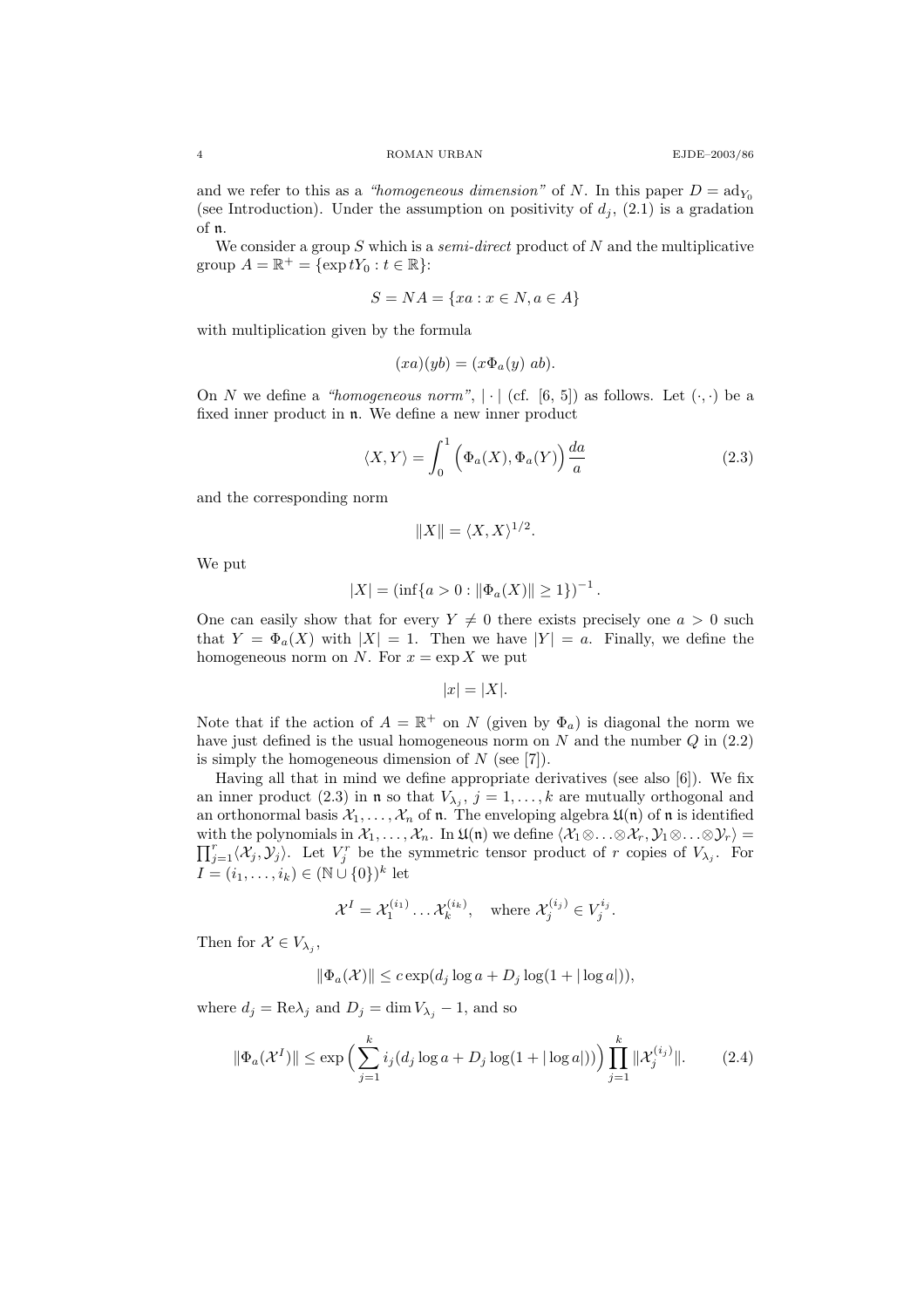2.2. Bessel process. Let  $b_t$  denote the Bessel process with a parameter  $\alpha \geq 0$  (cf. [11]), i.e., a continuous Markov process with the state space  $[0, +\infty)$  generated by  $\partial_a^2 + \frac{2\alpha+1}{a} \partial_a$ . The transition function with respect to the measure  $y^{2\alpha+1} dy$  is given (cf.  $[2, 11]$ ) by:

$$
p_t(x,y) = \begin{cases} \frac{1}{2t} \exp\left(\frac{-x^2 - y^2}{4t}\right) I_\alpha\left(\frac{xy}{2t}\right) \frac{1}{(xy)^\alpha} & \text{for } x, y > 0, \\ \frac{1}{2^\alpha (2t)^{\alpha+1} \Gamma(\alpha+1)} \exp\left(\frac{-y^2}{4t}\right) & \text{for } x = 0, y > 0, \end{cases}
$$
(2.5)

where

$$
I_{\alpha}(x) = \sum_{k=0}^{\infty} \frac{(x/2)^{2k+\alpha}}{k!\Gamma(k+\alpha+1)}
$$
(2.6)

is the Bessel function (see [10]). Therefore for  $x \geq 0$  and a measurable set  $B \subset$  $(0, \infty)$ :

$$
\mathbf{P}_x(b_t \in B) = \int_B p_t(x, y) y^{2\alpha + 1} dy.
$$

If  $b_t$  is the Bessel process with a parameter  $\alpha$  starting from x, i.e.,  $b_0 = x$ , then we will write that  $b_t \in BESS_x(\alpha)$  or simply  $b_t \in BESS(\alpha)$  if the starting point is not important or is clear from the context.

Properties of the Bessel process are very well known and their proofs are rather standard. They can be found e.g. in [11, 5, 14, 13]. However, in our paper we will not explicitly make use of any particular property of the Bessel process. What we only need is the possibility of generalization of some lemmas from Section 5 in [17].

2.3. Evolutions. Let  $X, X_1, \ldots, X_m$  be as in (1.1). Let  $\sigma : [0, \infty) \longrightarrow [0, \infty)$  be a continuous function such that  $\sigma(t) > 0$  for every  $t > 0$ . We consider the family of evolutions operators  $L_{\sigma(t)} - \partial_t$ , where

$$
L_{\sigma(t)} = \sigma(t)^{-2} \Big( \sum_{j} \Phi_{\sigma(t)}(X_j)^2 + \Phi_{\sigma(t)}(X) \Big). \tag{2.7}
$$

Since we can assume that  $X_1, \ldots, X_m$  are linearly independent, we can select  $X_{m+1}, \ldots, X_n$  so that  $X_1, \ldots, X_n$  form a basis of n. For a multi-index  $I =$  $(i_1, \ldots, i_n), i_j \in \mathbb{Z}^+$  and the basis  $X_1, \ldots, X_n$  of the Lie algebra n of N we write:  $X^{I} = X_{1}^{i_{1}} \dots X_{n}^{i_{n}}$  and  $|I| = i_{1} + \dots + i_{n}$ . For  $k = 0, 1, \dots, \infty$  we define:

$$
C^k = \{ f : X^I f \in C(N), \text{ for } |I| < k+1 \}
$$

and

$$
C_{\infty}^{k} = \{ f \in C^{k} : \lim_{x \to \infty} X^{I} f(x) \text{ exists for } |I| < k+1 \}.
$$

For  $k < \infty$  the space  $C_{\infty}^k$  is a Banach space with the norm

$$
||f||_{C^{k}_{\infty}} = \sum_{|I| \leq k} ||X^{I}f||_{C(N)}.
$$

Let  $\{U^{\sigma}(s,t): 0 \le s \le t\}$  be the unique family of bounded operators on  $C_{\infty}$  =  $C_{\infty}^{0}$  which satisfy

(i)  $U^{\sigma}(s,s) = I$ , (ii)  $U^{\sigma}(s,r)U^{\sigma}(r,t) = U^{\sigma}(s,t), s < r < t,$ (iii)  $\partial_s U^{\sigma}(s,t) f = -L_{\sigma(s)} U^{\sigma}(s,t) f$  for every  $f \in C_{\infty}$ , (iv)  $\partial_t U^{\sigma}(s,t)f = U^{\sigma}(s,t)L_{\sigma(t)}f$  for every  $f \in C_{\infty}$ , (v)  $U^{\sigma}(s,t): C^2_{\infty} \longrightarrow C^2_{\infty}.$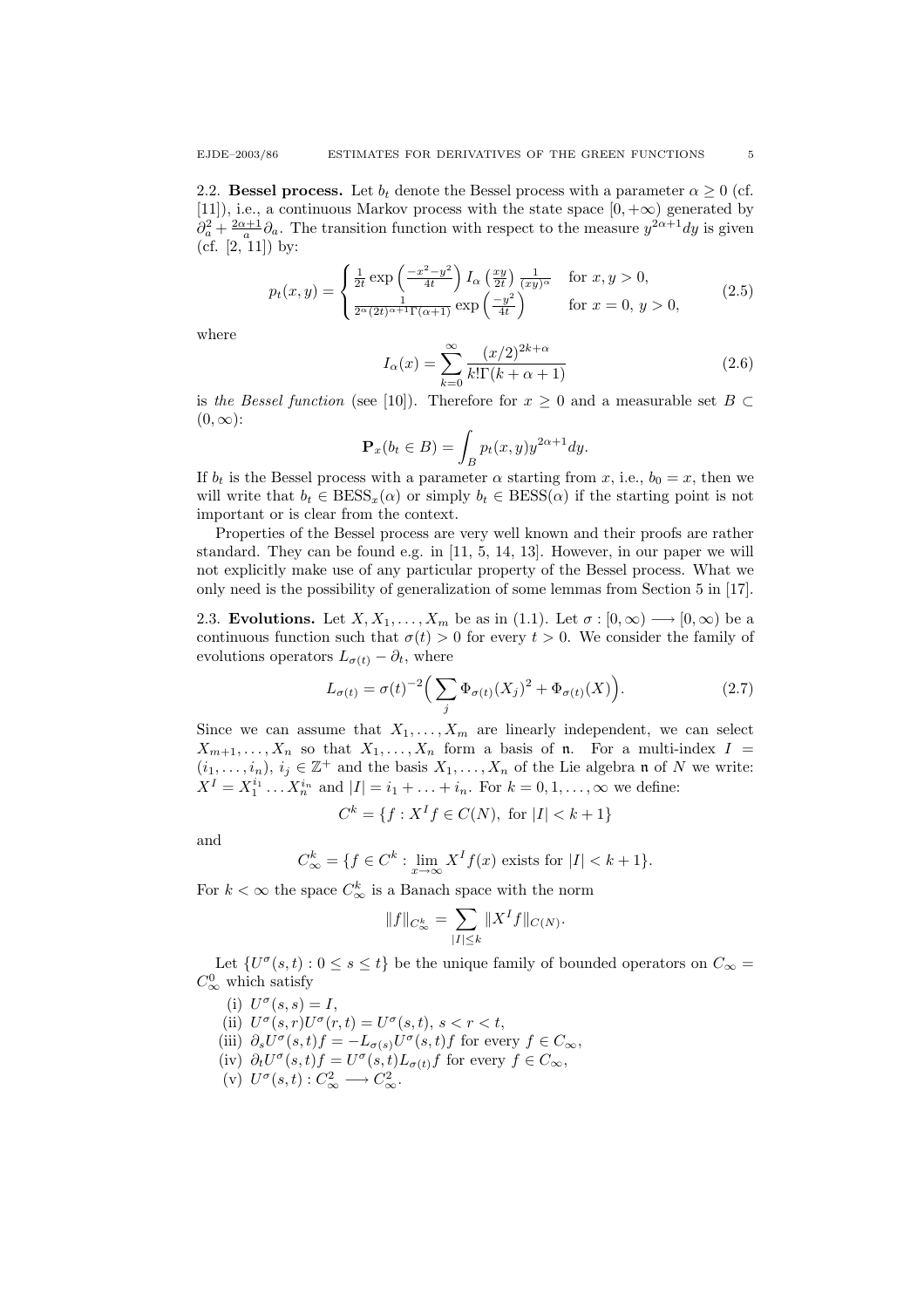6 ROMAN URBAN EJDE–2003/86

The operator  $U^{\sigma}(s,t)$  is a convolution operator. Namely,  $U^{\sigma}(s,t)f = f * p^{\sigma}(t,s)$ , where  $p^{\sigma}(t, s)$  is a smooth density of a probability measure. By ii) we have  $p^{\sigma}(t, r)$ \*  $p^{\sigma}(r,s) = p^{\sigma}(t,s)$  for  $t > r > s$ . The existence of the family  $U^{\sigma}(s,t)$  follows from [12].

#### 3. Probabilistic Lemma

For the rest of this article, as in [17], we consider a Bessel process  $\sigma_t$  with a parameter 0, i.e.,  $\sigma_t \in BESS(0)$ . In other words  $\sigma_t = ||w_t||$ , where  $w_t$  is a standard Brownian motion on  $\mathbb{R}^2$ . In the whole section we use the following notation. For every  $\eta > 0$  and  $a > 0$ ,  $I_{a,\eta} = [a - \eta, a + \eta]$ . The kernel  $p^{\sigma}$  is the evolution kernel defined in the previous section and "directed" by the Bessel process  $\sigma_t \in BESS(0)$ and is fixed for the whole section. Moreover, for every measurable subset B of  $\mathbb{R}^+$ ,  $m(B) = \int_B y dy$ . For a positive  $\delta < 1/2$ , let

$$
T_{\delta} = \{ (x, a) \in N \times \mathbb{R}^+ : 1 - \delta < a < 1 + \delta, |x| < \delta \},
$$
\n
$$
\mathcal{Q} = \{ (x, a) \in N \times \mathbb{R}^+ : |x| \le 1, a \le 1 \}.
$$

The main probabilistic fact is the following proposition which gives estimates on the set  $\mathcal{Q} \setminus T_{\delta}$ .

**Proposition 3.1.** Let  $k \geq 1$  be fixed. For every  $1 > \delta > 1/2$ , for every  $0 < \chi_0 \leq 1$ ,  $0 < r_0 \leq 1$  and for every multi-index I such that  $|I| > 0$  there exists a constant C such that for every  $(x, a) \in \mathcal{Q} \setminus T_{\delta}$  and for every  $0 \leq l \leq k - 1$ ,

$$
\sup_{0<\eta<\delta/2} \big|\int_1^\infty \mathbf{E}_\chi X^I p^\sigma(t,0)(x) \partial_a^l m(I_{a,\eta})^{-1} \partial_a^{k-l} 1_{I_{a,\eta}}(\sigma_t) dt\big| \leq C a^{-k}.
$$

Sketch of the proof. To prove Proposition 3.1, we divide the set  $\mathcal{Q} \setminus T_\delta$  into five subsets as in Lemmas 5.1-5.5 in [17] (in the case  $\chi = 1$ ). The case  $0 < \chi \leq \chi_0$  is done similarly. What we have to notice is the fact that the only difference between the above proposition and corresponding Lemmas 5.1-5.5 in [17] is the appearance of derivatives with respect to a variable and in some sense uniform estimate with respect to the starting point  $\chi \leq \chi_0$ . To overcame this difficulty we notice the following.

For every  $\eta < a$  we have

$$
\partial_a^l m(I_{a,\eta})^{-1} = (-1)^l l! m(I_{a,\eta})^{-(l+1)} C^l, \quad l \ge 0 \tag{3.1}
$$

and for every  $\chi > 0$ ,

$$
\mathbf{E}_{\chi} \partial_{a} 1_{I_{a,\eta}}(\sigma_{t}) = \lim_{h \to 0} h^{-1}(\mathbf{P}_{\chi}(a + \eta \le \sigma_{t} \le a + \eta + h)) - \mathbf{P}_{\chi}(a - \eta + h \le \sigma_{t} \le a - \eta)) - \mathbf{P}_{t}(\chi, a + \eta)(a + \eta) - p_{t}(\chi, a - \eta)(a - \eta),
$$
\n(3.2)

where  $p_t$  is the transition function (2.5). Formula (3.2) together with (2.5) allow us to calculate  $\mathbf{E}_{\chi} \partial_a^l 1_{I_{a,\eta}} (\sigma_t)$  for  $l \geq 2$ ,

$$
\mathbf{E}_{\chi} \partial_{a}^{l} 1_{I_{a,\eta}}(\sigma_{t}) = (2t)^{-1} e^{-\chi^{2}/4t} \partial_{a}^{l-1} (e^{-(a+\eta)^{2}/4t} I_{0}(\chi(a+\eta)/2t)(a+\eta) - e^{-(a-\eta)^{2}/4t} I_{1}(\chi(a-\eta)/2t)(a-\eta)).
$$
\n(3.3)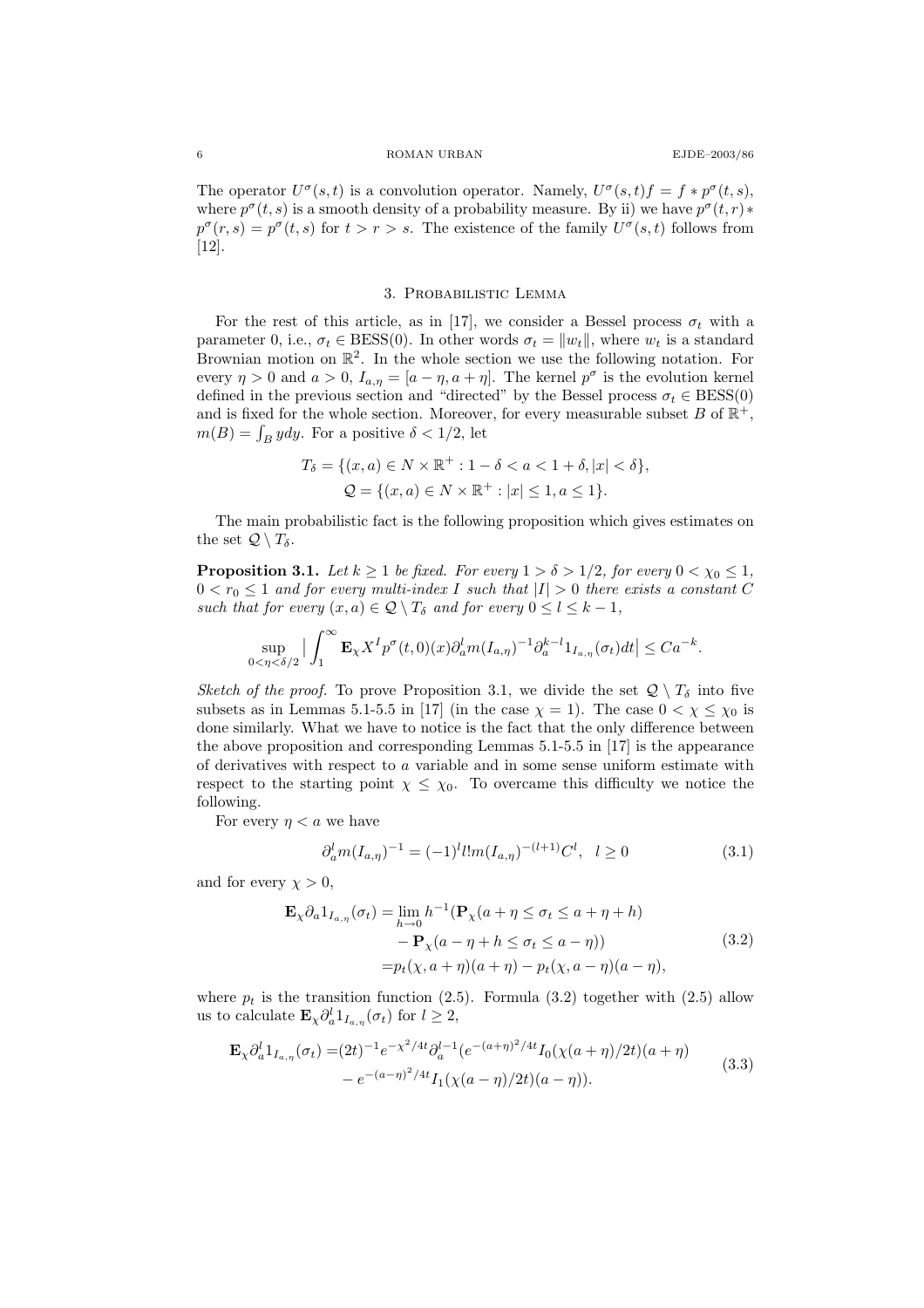Since we get  $\lim_{\eta \to 0} \frac{(C\eta)^l}{m(I_{\alpha,\eta})}$  $\frac{(C\eta)^i}{m(I_{a,\eta})^i} = \partial_a^l m(I_{a,\eta})$ . Using (3.2), (3.3) and the following formulae (cf. [10]):

$$
\frac{d}{dx}I_{\alpha}(x) = I_{\alpha-1}(x) - \frac{\alpha}{x}I_{\alpha}(x) = I_{\alpha+1}(x) + \frac{\alpha}{x}I_{\alpha}(x)
$$

we get, after not difficult but a little tedious computation, that

$$
\lim_{\eta \to 0} |\mathbf{E}_{\chi} m(I_{a,\eta})^{-1} \partial_a^{k-l} 1_{I_{a,\eta}}(b_{t/2})| \le Ct^{-k+l-2} a^{-k+l} e^{-\chi^2/4t} e^{-a^2/4t}
$$

$$
\times \sum_{(w_1, w_2, w_3, w_4) \in W} c_{w_1, w_2, w_3, w_4} \chi^{w_1} a^{w_2} t^{w_3} I_{w_4}(\chi a/2t), \quad (3.4)
$$

where

$$
W = \{(w_1, w_2, w_3, w_4) : 0 \le w_1 \le k - l + 1, 0 \le w_2 \le 2(k - l) + 1, 0 \le w_3 \le k - l, w_4 \in \{0, 1\} \text{ and } w_1/2 + w_3 < k - l + 1\}
$$

and  $c_{w_1,w_2,w_3,w_4}$  are nonnegative real numbers. Assume now that  $a \leq 1$ . Then, by  $w_1/2 + w_3 < k - l + 1$ , using asymptotic behavior of the Bessel function (2.6), (see  $[10]$ :

$$
I_{\alpha}(x) \asymp \begin{cases} \frac{x^{\alpha}}{2^{\alpha} \Gamma(1+\alpha)}, & x \to 0, \\ \frac{\exp(x)}{(2\pi x)^{1/2}}, & x \to \infty, \end{cases}
$$

we can estimate (3.4), independently of  $\chi$ , as follows:

$$
\lim_{\eta \to 0} |\mathbf{E}_{\chi} m(I_{a,\eta})^{-1} \partial_a^{k-l} 1_{I_{a,\eta}}(b_{t/2})|
$$
\n
$$
\leq Ct^{-k+l-2} a^{-k+l} \sum_{(w_1, w_2, w_3, w_4) \in A} c_{w_1, w_2, w_3, w_4} a^{w_2} t^{w_1/2 + w_3} \leq Ct^{-1} a^{-k+l}.
$$
\n(3.5)

Having the above we proceed exactly like in the paper [17].  $\Box$ 

# 4. The main result and its proof

In this section we obtain pointwise estimates for derivatives of the Green function (1.2). Recall that for a positive  $\delta < 1/2$  we have defined,

$$
T_{\delta} = \{ (x, a) \in N \times \mathbb{R}^+ : 1 - \delta < a < 1 + \delta, |x| < \delta \},
$$
\n
$$
\mathcal{Q} = \{ (x, a) \in N \times \mathbb{R}^+ : |x| \le 1, a \le 1 \}.
$$

**Theorem 4.1.** For a multi-index  $I = (i_1, \ldots, i_k)$ , for every integer  $l \geq 0$  and all operators  $\mathcal{X}^I = \mathcal{X}_1^{(i_1)} \dots \mathcal{X}_k^{(i_k)}$ , where  $\mathcal{X}_j^{(i_j)} \in V_j^{i_j}$ , with  $\|\mathcal{X}^I\| \leq 1$ , there are constants C such that

$$
|\partial_a^l \mathcal{X}^I \mathcal{G}(x, a)| \leq \begin{cases} C(|x|+a)^{-\|I\|-Q} a^{-l} \\ \times (1+|\log(|x|+a)^{-1}|)^{\|I\|_0}, & (x, a) \in (\mathcal{Q} \cup T_\delta)^c, \\ Ca^{-l}, & (x, a) \in \mathcal{Q} \setminus T_\delta, \end{cases}
$$

where  $||I|| = \sum_{j=1}^{k} i_j d_j$ ,  $d_j = Re\lambda_j$ , and  $||I||_0 = \sum_{j=1}^{k} i_j D_j$ ,  $D_j = dimV_{\lambda_j} - 1$ .

Proof. Having all the preparatory material from Sect. 3 we proceed exactly as in the proof of Theorem 6.1 in [17].  $\square$